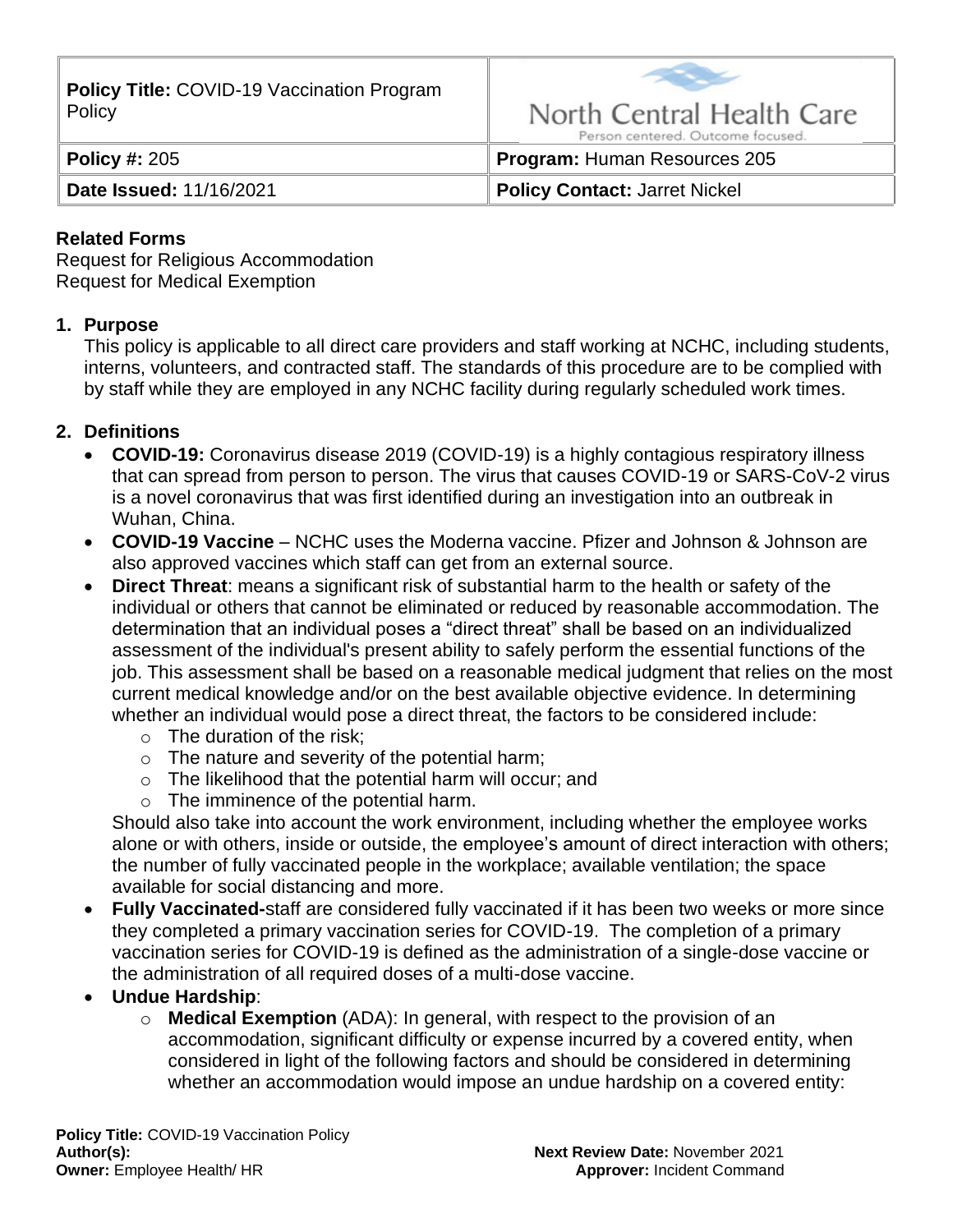- The nature and net cost of the accommodation needed under this part, taking into consideration the availability of tax credits and deductions, and/or outside funding;
- The overall financial resources of the facility or facilities involved in the provision of the reasonable accommodation, the number of persons employed at such facility, and the effect on expenses and resources;
- The overall financial resources of the covered entity, the overall size of the business of the covered entity with respect to the number of its employees, and the number, type and location of its facilities;
- The type of operation or operations of the covered entity, including the composition, structure, and functions of the workforce of such entity, and the geographic separateness and administrative or fiscal relationship of the facility or facilities in question to the covered entity; and
- The impact of the accommodation upon the operation of the facility, including the impact on the ability of other employees to perform their duties and the impact on the facility's ability to conduct business.
- o **Religious Accommodation** (Title VII): if the accommodation would impose more than a minimal (de minimis) burden on the employer and thus create an "undue hardship." The EEOC lists six factors to evaluate:
	- Whether the accommodation is too costly
	- Whether it would decrease workplace efficiency
	- Whether it would infringe on the rights of other employees
	- Whether it requires other employees to do more hazardous or burdensome work
	- Whether the accommodation conflicts with another law: and
	- Whether it compromises workplace safety

## **3. Policy**

**3.1 NCHC Employee Responsibility:** North Central Health Care (NCHC) will comply with the Center for Disease Control (CDC), state, federal, including Centers for Medicare & Medicaid Services (CMS), and public health department recommendations and guidelines for the management and prevention of COVID-19. NCHC requires all employees to participate in vaccination program. Staff are permitted to receive their vaccination outside of NCHC but are required to provide documentation of the vaccination and will be deemed compliant with NCHC's vaccination program.

**3.2 Exemptions/Accommodations:** Staff with recognized medical conditions for which vaccines are contraindicated or for religious beliefs, observances, or practices will be allowed to request an exemption/accommodation. All requests must be tracked, documented, and secured including the decision on the request and any accommodations that are provided in accordance with federal law. Staff that have previously had COVID-19 will not be considered exempt from this policy as per the CMS [Omnibus COVID-19 Health Care Staff Vaccination Interim Final Rule.](https://public-inspection.federalregister.gov/2021-23831.pdf) In addition, employees who are not vaccinated because of pregnancy may be entitled (under Title VII) to adjustments to keep working if the employer makes modifications or exceptions for other employees. These can be the same as the accommodations made for an employee based on disability or religion.

- Religious Accommodation: Using the provided form, staff must include in written format all of the following:
	- o The nature of their sincerely held religious beliefs or religious practice or observance that conflict with the COVID-19 vaccination.
	- o The accommodation or modification requested.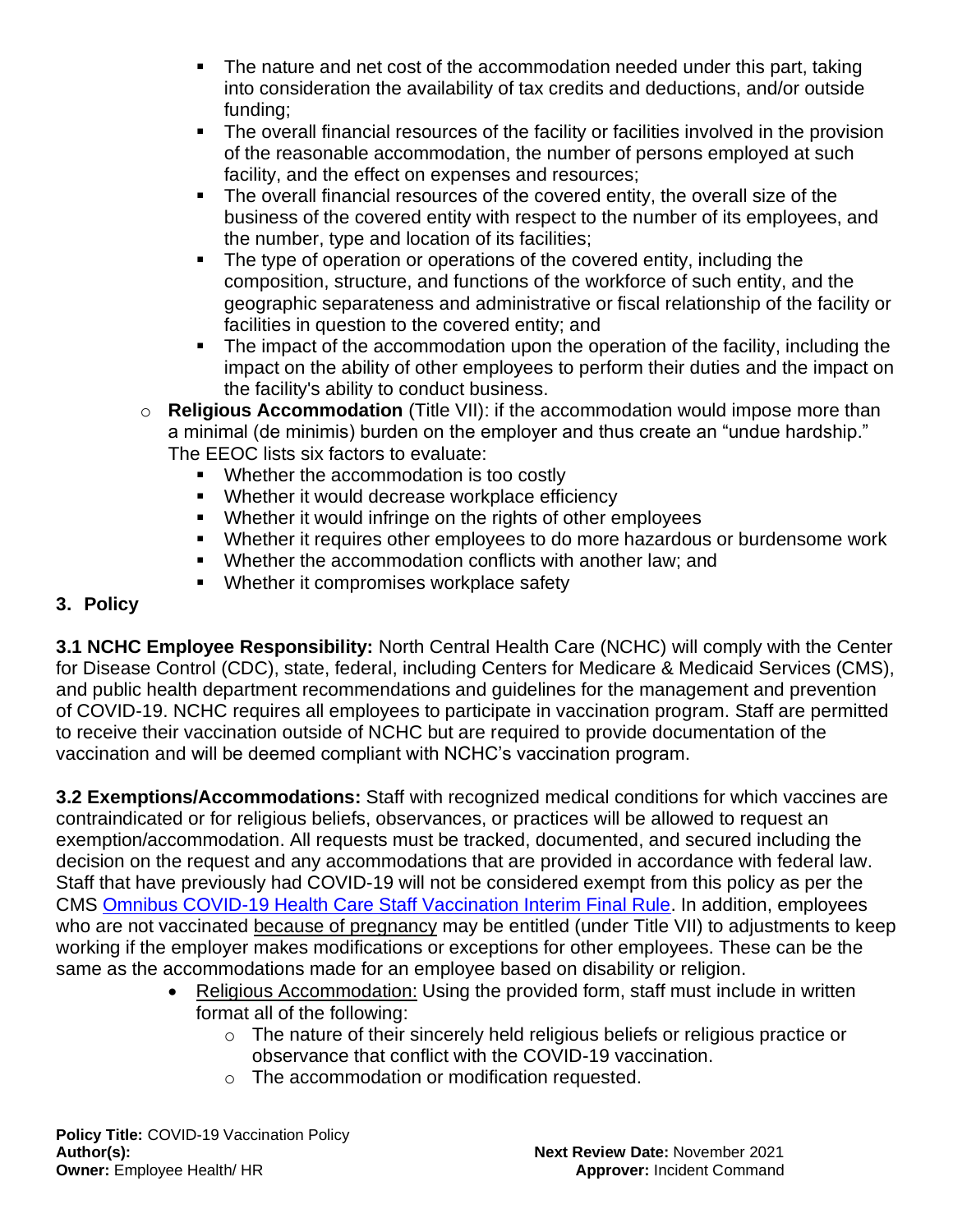- $\circ$  Any alternative accommodations that also would eliminate the conflict between the COVID-19 vaccination requirement and their sincerely held religious beliefs.
- o This request must be signed and dated by the requestor.
- Medical exemptions must:
	- $\circ$  Be signed and dated by a licensed practitioner who is not the individual requesting the exemption and is acting within their respective scope of practice based on applicable state and local laws.
	- o Contain all information specifying which of the authorized COVID-19 vaccines are clinically contraindicated for the staff member to receive and the recognized clinical reasons for the contraindications.
	- $\circ$  Include a statement by the authenticating practitioner recommending that the staff member be exempted from the facility's COVID-19 vaccination requirements.

**3.3 Request for Accommodations:** NCHC may also be required to provide appropriate accommodations, to the extent required by Federal law, for employees who request and receive exemption from vaccination because of a disability, medical condition, or sincerely held religious belief, practice, or observance that does not pose an undue hardship on the operations of NCHC. When assessing this, NCHC will consider for example the following factors:

- The type of workplace
- The nature of the employee's duties
- The number of employees who are fully vaccinated
- How many employees and non-employees physically enter the workplace
- The number for employees who will in fact need a particular accommodation

In granting such exemptions or accommodations, NCHC must ensure that they minimize the risk of transmission of COVID19 to at-risk individuals, in keeping with their obligation to protect the health and safety of patients. In addition, NCHC must also follow Federal laws protecting employees from retaliation for requesting an exemption on account of religious belief or disability status. Under the ADA, it is unlawful for an employer to disclose that an employee is receiving a reasonable accommodation or to retaliate against an employee for requesting an accommodation. A reasonable accommodation could include but not be limited to the following and must be assessed on a case-bycase basis:

- Wearing a face mask
- Work at a social distance from coworkers or non-employees
- Work a modified shift
- Get periodic tests for COVID-19
- Be given the opportunity to telework
- Accept a reassignment

**3.4 Exemption/Accommodation Decisions** will either be one of the following & documented accordingly on the request form. The approved or alternate accommodation will also be listed. If denied, the basis for the rejection must be stated. NCHC is not required to provide the accommodation preferred by an employee if there are other possible reasonable accommodations. NCHC reserves the right to later reconsider an accommodation based on changing circumstances.

- Approved as requested
- Approved but different from the original request

**Policy Title:** COVID-19 Vaccination Policy **Author(s): Next Review Date:** November 2021 **Owner:** Employee Health/ HR **Approver:** Incident Command